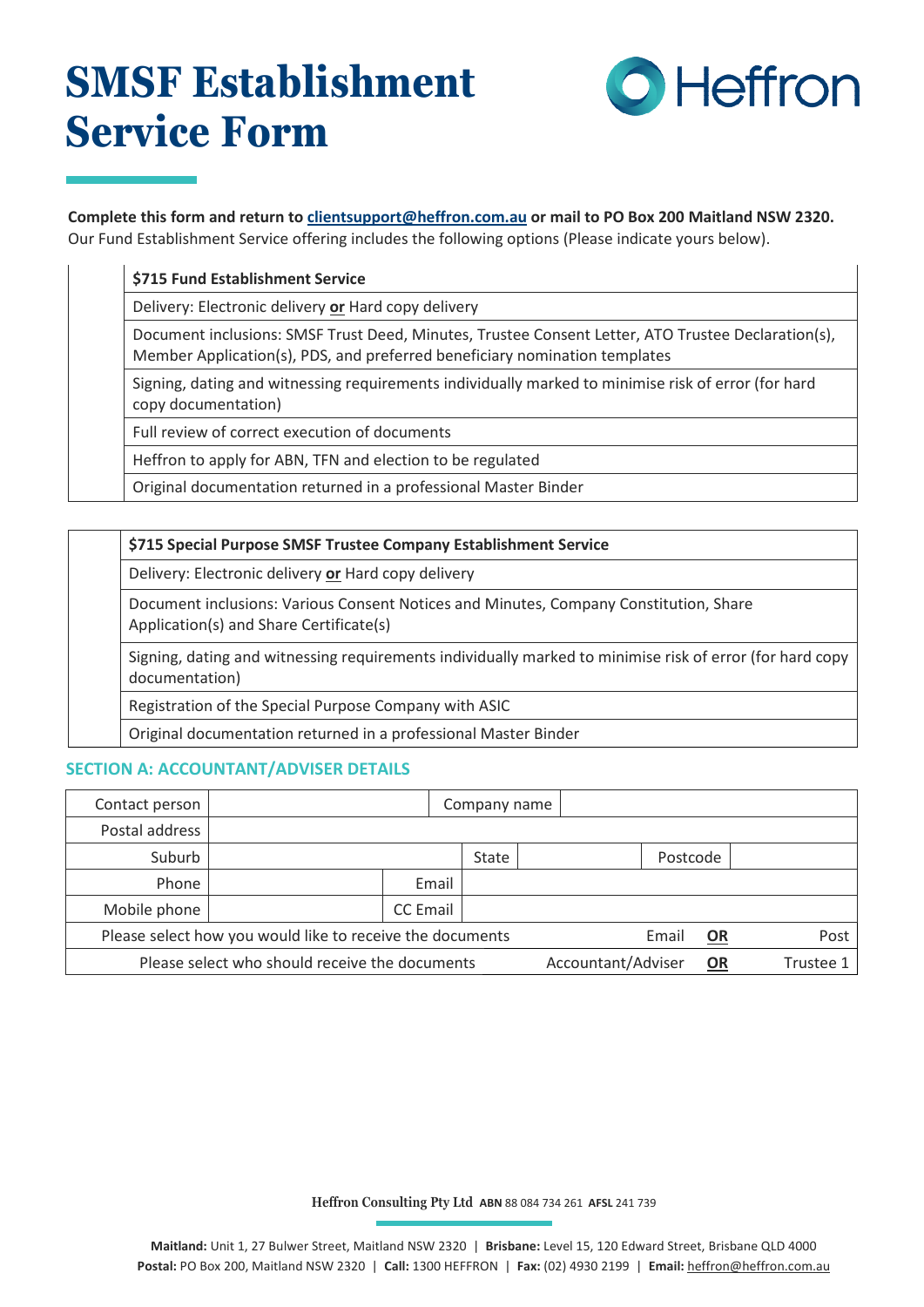

## **SECTION B: HEFFRON ADMINISTRATION SERVICE DETAILS**

| Fund package type:                                                                                                                                                                                                                                 |             |                                                                                                                                                                                                             | Streamlined |            | Standard                                  | Advanced |  |
|----------------------------------------------------------------------------------------------------------------------------------------------------------------------------------------------------------------------------------------------------|-------------|-------------------------------------------------------------------------------------------------------------------------------------------------------------------------------------------------------------|-------------|------------|-------------------------------------------|----------|--|
| GST registration (Superannuation funds are generally not required to register for GST voluntarily, however, if the fund does register<br>it will be able to claim "reduced input tax credits" on some of the GST it pays to its various suppliers) |             |                                                                                                                                                                                                             |             |            |                                           |          |  |
|                                                                                                                                                                                                                                                    |             | Do you wish to register this fund for GST?                                                                                                                                                                  |             | No         | Yes, quarterly<br>(Additional fees apply) |          |  |
|                                                                                                                                                                                                                                                    |             | Please note: unless advised otherwise, if Heffron is registering the fund for GST, it will be on a cash basis with a GST turnover of \$0-<br>\$74,999 & will not be importing goods/services into Australia |             |            |                                           |          |  |
| Would you like Heffron to act as the mailing address for the Fund?<br>(Additional fees apply – Only applicable if we are to act as the mailing address for the Fund's investments)                                                                 |             |                                                                                                                                                                                                             |             |            |                                           | Yes      |  |
| Heffron to assist the Fund to establish a Macquarie Cash Management Account.<br>(If not required, proceed to Section C.)                                                                                                                           |             |                                                                                                                                                                                                             |             |            |                                           |          |  |
| Dealer Name                                                                                                                                                                                                                                        | Dealer Code |                                                                                                                                                                                                             |             |            |                                           |          |  |
| <b>Adviser Name</b><br>Adviser Code                                                                                                                                                                                                                |             |                                                                                                                                                                                                             |             |            |                                           |          |  |
| <b>INDIVIDUAL 1</b><br><b>INDIVIDUAL 2</b>                                                                                                                                                                                                         |             |                                                                                                                                                                                                             |             |            |                                           |          |  |
| Occupation                                                                                                                                                                                                                                         |             |                                                                                                                                                                                                             |             | Occupation |                                           |          |  |
| Industry                                                                                                                                                                                                                                           |             |                                                                                                                                                                                                             |             | Industry   |                                           |          |  |

#### **SECTION C: FUND AND TRUSTEE DETAILS**

| Fund name (case sensitive)                                                                                                                                                                       |                                                 |                                                                                                                                                       |              |  |          |           |  |
|--------------------------------------------------------------------------------------------------------------------------------------------------------------------------------------------------|-------------------------------------------------|-------------------------------------------------------------------------------------------------------------------------------------------------------|--------------|--|----------|-----------|--|
| Individual Trustees (Proceed to Section D)                                                                                                                                                       |                                                 |                                                                                                                                                       |              |  |          |           |  |
| Existing Corporate Trustee (Please attach a copy of the latest ASIC company statement. A fee may apply if not provided)                                                                          |                                                 |                                                                                                                                                       |              |  |          |           |  |
| <b>ACN</b><br>Company name                                                                                                                                                                       |                                                 |                                                                                                                                                       |              |  |          |           |  |
| Would you like Heffron to become the ASIC agent and Registered office?<br>Yes<br>No<br>(Additional fees apply.)                                                                                  |                                                 |                                                                                                                                                       |              |  |          |           |  |
| Current Registered office address                                                                                                                                                                |                                                 |                                                                                                                                                       |              |  |          |           |  |
| Suburb                                                                                                                                                                                           |                                                 |                                                                                                                                                       | <b>State</b> |  | Postcode |           |  |
|                                                                                                                                                                                                  |                                                 | New Corporate Trustee (Heffron are instructed to provide any relevant information to 3rd parties in relation to the<br>establishment of this company) |              |  |          |           |  |
| Preferred company name                                                                                                                                                                           |                                                 |                                                                                                                                                       |              |  |          |           |  |
| Alternate company name                                                                                                                                                                           |                                                 |                                                                                                                                                       |              |  |          |           |  |
| Would you like Heffron to become the ASIC agent and Registered office?<br>Yes<br>(Additional fees apply.)                                                                                        |                                                 |                                                                                                                                                       |              |  |          | <b>No</b> |  |
| Registered office address (if not Heffron)                                                                                                                                                       |                                                 |                                                                                                                                                       |              |  |          |           |  |
| Suburb<br>Postcode<br><b>State</b>                                                                                                                                                               |                                                 |                                                                                                                                                       |              |  |          |           |  |
| ASIC requires full physical address details and will not accept a PO Box, property name or Mail Service number.<br>If rural property, please provide the name of the access road to the property |                                                 |                                                                                                                                                       |              |  |          |           |  |
| Occupier of above address (if not the company or Heffron)                                                                                                                                        |                                                 |                                                                                                                                                       |              |  |          |           |  |
|                                                                                                                                                                                                  | Principal place of business address<br>As above |                                                                                                                                                       |              |  |          |           |  |
| Suburb                                                                                                                                                                                           |                                                 | Postcode<br><b>State</b>                                                                                                                              |              |  |          |           |  |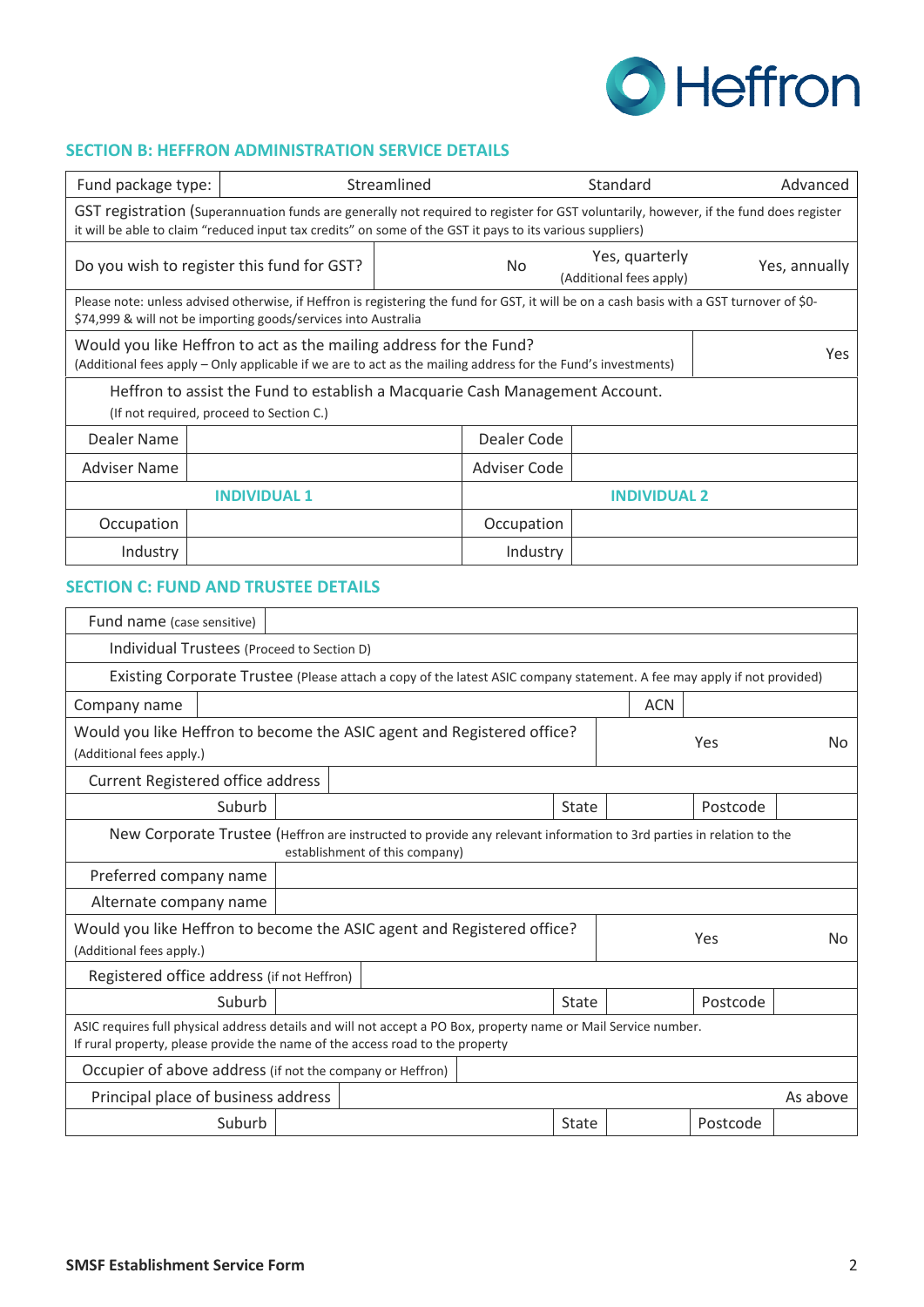

# **SECTION D: INDIVIDUAL DETAILS (tick all that apply)**

| <b>INDIVIDUAL 1</b>                                                         | <b>Individual Trustee</b><br>Member<br>Director                                                                                             |  |               |                           |              | Secretary |                                            |          |          |           |
|-----------------------------------------------------------------------------|---------------------------------------------------------------------------------------------------------------------------------------------|--|---------------|---------------------------|--------------|-----------|--------------------------------------------|----------|----------|-----------|
| Full legal name                                                             |                                                                                                                                             |  |               |                           |              |           |                                            |          | Title    |           |
| (First / Middle / Last)<br>Gender (M / F / Other)                           |                                                                                                                                             |  | Date of birth |                           |              |           | <b>TFN</b>                                 |          |          |           |
| <b>Residential address</b>                                                  |                                                                                                                                             |  |               |                           |              |           |                                            |          |          |           |
| Suburb                                                                      |                                                                                                                                             |  |               |                           | State        |           |                                            |          | Postcode |           |
| Postal address                                                              |                                                                                                                                             |  |               |                           |              |           |                                            |          |          | As above  |
| Suburb                                                                      |                                                                                                                                             |  |               |                           | State        |           |                                            |          | Postcode |           |
| Email                                                                       |                                                                                                                                             |  |               |                           |              |           |                                            |          |          |           |
| Phone                                                                       |                                                                                                                                             |  |               | Mobile                    |              |           |                                            |          |          |           |
|                                                                             | What is the relationship between this member and the other<br>trustee(s)/director(s)? (eg, spouse, parent, child, no familial relationship) |  |               |                           |              |           |                                            |          |          |           |
| Only complete the following if a new Corporate Trustee is being established |                                                                                                                                             |  |               |                           |              |           |                                            |          |          |           |
| Place of Birth<br>(Country, State, Suburb)                                  |                                                                                                                                             |  |               |                           |              |           | Number of ordinary<br>shares to be issued: |          |          |           |
| <b>INDIVIDUAL 2</b>                                                         | Member                                                                                                                                      |  |               | <b>Individual Trustee</b> |              |           |                                            | Director |          | Secretary |
| Full legal name<br>(First / Middle / Last)                                  |                                                                                                                                             |  |               |                           |              |           |                                            |          | Title    |           |
| Gender (M / F / Other)                                                      | Date of birth                                                                                                                               |  |               |                           |              |           | <b>TFN</b>                                 |          |          |           |
| <b>Residential address</b>                                                  |                                                                                                                                             |  |               |                           |              |           |                                            |          |          |           |
| Suburb                                                                      | Postcode<br><b>State</b>                                                                                                                    |  |               |                           |              |           |                                            |          |          |           |
|                                                                             | What is the relationship between this member and the other<br>trustee(s)/director(s)? (eg, spouse, parent, child, no familial relationship) |  |               |                           |              |           |                                            |          |          |           |
|                                                                             | Only complete the following if a new Corporate Trustee is being established                                                                 |  |               |                           |              |           |                                            |          |          |           |
| Place of Birth<br>(Country, State, Suburb)                                  |                                                                                                                                             |  |               |                           |              |           | Number of ordinary<br>shares to be issued: |          |          |           |
| <b>INDIVIDUAL 3</b>                                                         | Member                                                                                                                                      |  |               | <b>Individual Trustee</b> |              |           |                                            | Director |          | Secretary |
| Full legal name<br>(First / Middle / Last)                                  |                                                                                                                                             |  |               |                           |              |           |                                            |          | Title    |           |
| Gender (M / F / Other)                                                      |                                                                                                                                             |  | Date of birth |                           |              |           | <b>TFN</b>                                 |          |          |           |
| <b>Residential address</b>                                                  |                                                                                                                                             |  |               |                           |              |           |                                            |          |          |           |
| Suburb                                                                      |                                                                                                                                             |  |               |                           | <b>State</b> |           |                                            |          | Postcode |           |
|                                                                             | What is the relationship between this member and the other<br>trustee(s)/director(s)? (eg, spouse, parent, child, no familial relationship) |  |               |                           |              |           |                                            |          |          |           |
| Only complete the following if a new Corporate Trustee is being established |                                                                                                                                             |  |               |                           |              |           |                                            |          |          |           |
| Place of Birth<br>(Country, State, Suburb)                                  |                                                                                                                                             |  |               |                           |              |           | Number of ordinary<br>shares to be issued: |          |          |           |

**Note: if there are more than three individuals please copy this page** 

**Note also that the Fund may need a** *corporate* **trustee if there are more than 4 members and the Fund is domiciled in NSW, QLD, VIC, WA or ACT as the corresponding Trustee Acts only allow a maximum of four**  *individual* **trustees.**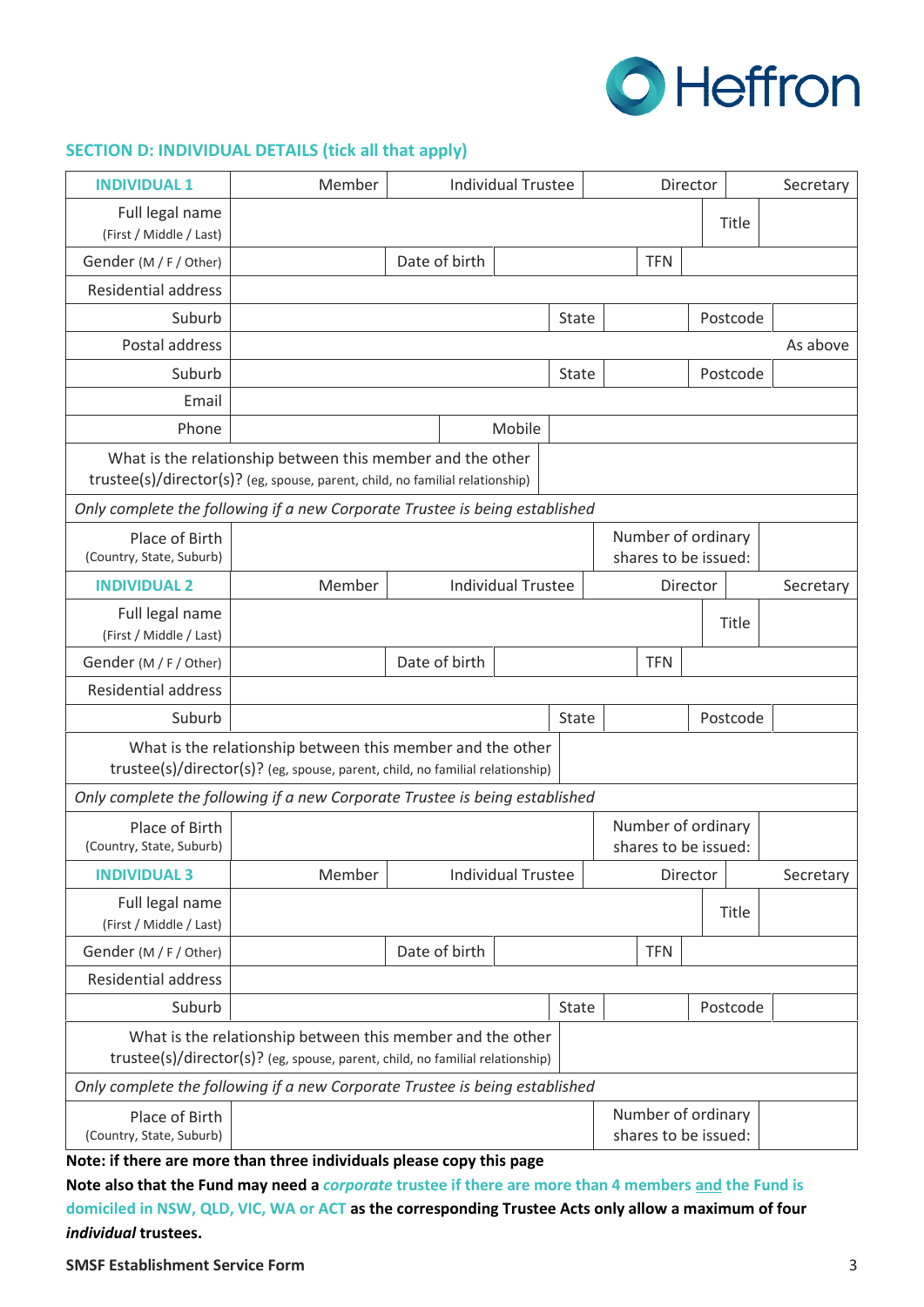

### **SECTION E: DECLARATIONS (REQUIRED IN ALL CASES)**

The trustee(s) or director(s) of the corporate trustee and member(s) hereby:

- declare that the information provided on this form is true and correct and agree to pay for the services requested on this form and,
- in the event that any information on this form is incorrect and Heffron are requested to amend the documentation, agree to pay any amendment fees charged
- in the case of a new Corporate Trustee (if applicable):
	- instruct & authorise Heffron to provide any relevant information to 3rd parties in relation to the establishment of this company, and appoint such 3rd party as an agent to sign and lodge the application for registration of the company/change of company details
	- $\circ$  declare that the director(s), secretary(ies) and shareholder(s) on this form have consented in writing to their appointment (as required by the Corporations Act)
- instruct Heffron to:
	- o prepare the necessary documentation to enable the trustee(s) or director(s) of the corporate trustee and member(s) to establish an SMSF, and
	- $\circ$  provide any other requested services to the trustee(s) or director(s) of the corporate trustee

using the information provided on this form, and acknowledge and understand that neither the contents of this form, nor the documentation prepared or other services provided constitute 'Financial Product Advice' as defined in the Corporations Act 2001 and should not be regarded as such

- acknowledge and understand that unless a Statement of Advice from Heffron recommending:
	- o the establishment of an SMSF, and/or
	- o an individual become a member of that SMSF

has been obtained, Heffron has not reviewed the personal circumstances of any individual to determine whether or not establishing and/or becoming a member of such fund is appropriate. The services provided by Heffron are limited to those requested on this form as instructed by the trustee(s) or director(s) of the corporate trustee and member(s)

- authorise and instruct Heffron to electronically complete and lodge an ABN & TFN application, and a Notice of Election for superannuation funds (to register the fund as a regulated selfmanaged superannuation fund), with the Australian Taxation Office using the information provided on this form and:
	- o declare that:
		- the Fund is established on the establishment date as outlined on this form and / or as specified in the executed Trust Deed that established the Fund
		- the Fund's sole purpose is to provide superannuation benefits to members upon reaching a prescribed age or upon their retirement or death or other cessation of employment
		- the Fund holds an asset (either tangible or intangible) on the establishment date
		- the Fund is entitled to an ABN and I / we confirm my / our understanding of our ABN obligations
		- the Fund is an Australian resident for tax purposes
	- $\circ$  elect that the Superannuation Industry (Supervision) Act 1993 is to apply in relation to the Fund, and understand that this election is irrevocable
	- o declare that the Fund intends to be an SMSF for 12 months or longer
	- $\circ$  declare that no individual trustee / director or secretary of the Corporate Trustee:
		- has been convicted of an offence in relation to dishonest conduct in the Commonwealth or any state or territory or foreign country
		- has ever had a civil penalty order made against them
		- is an undischarged bankrupt
		- has been notified that they are a disqualified person by the ATO or APRA